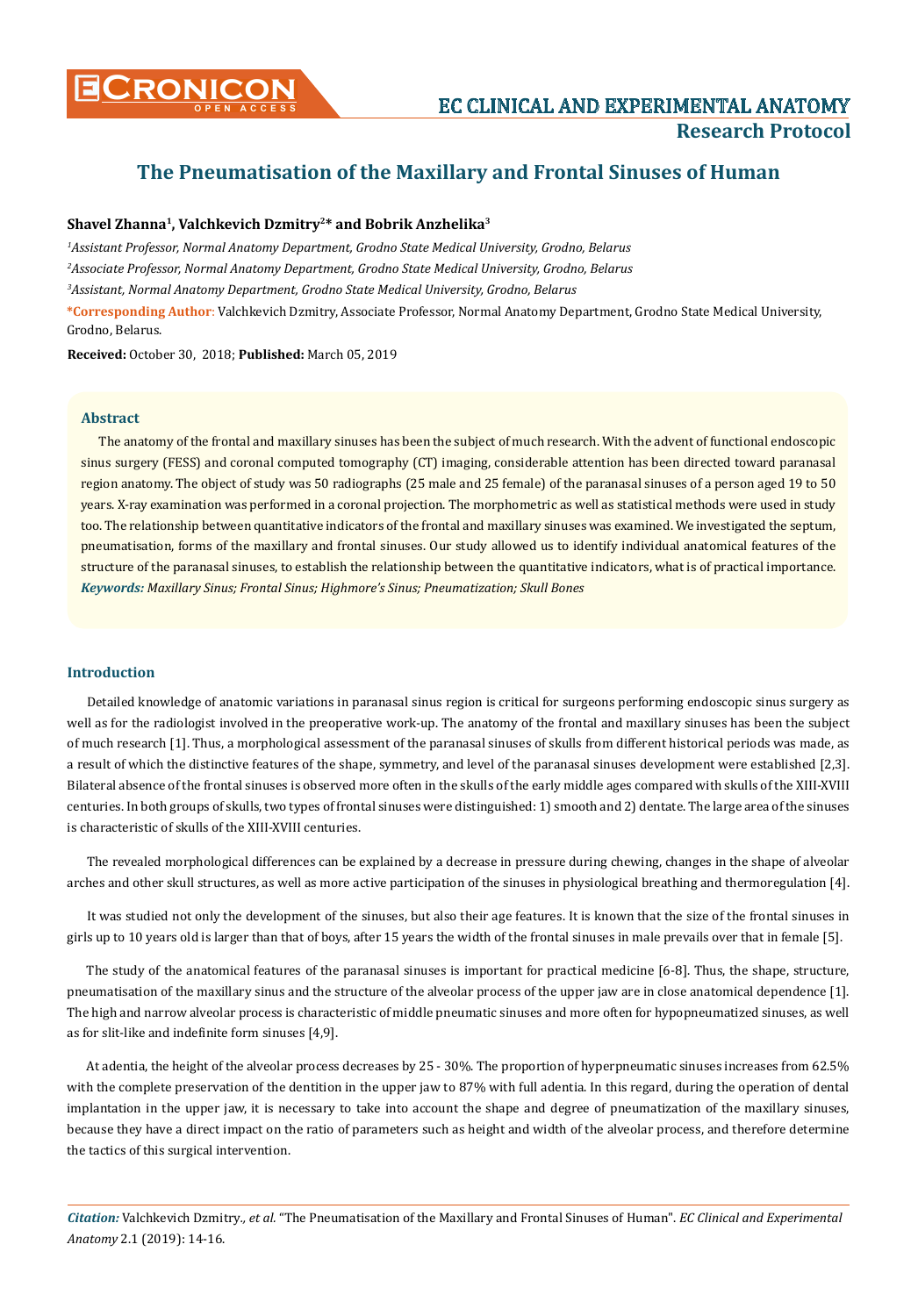#### **Aim of the Study**

The aim of the investigation was to study the morphological features of the maxillary (Highmore's) and frontal sinuses as well as their pneumatisation level.

#### **Materials and Methods**

A review of 50 (25 male and 25 female aged 19 to 50 years) paranasal sinus tomographic scans was carried out to expose remarkable anatomic variations of this region. There were no pathological changes of the nasal cavity were identified during radiography. X-ray examination was performed in a coronal projection, which is most favorable for the study, since there is no projection of the massive structures of the skull base.

The morphometric as well as statistical methods were used in study too.

#### **Results and Discussion**

The relationship between quantitative indicators of the frontal and maxillary sinuses was examined with the help of the correlation analysis method. Therefore, it is established that the width as well as height of the both left and right maxillary sinuses, are interrelated: the wider the right Highmore's sinus, the wider the left one, the higher the right sinus, the higher the left sinus.

The same regularities are typical for the height and width of the both frontal sinuses. In addition, the higher the frontal sinus is, the wider it is (p < 0.05). A significant correlation was also found between the both frontal and maxillary sinuses: in the case of high frontal sinus, the maxillary sinus is high also. If the frontal sinus is wide, the Highmore's sinus is wide too.

We investigated the septum, pneumatisation, forms of the maxillary and frontal sinuses. On the survey radiograph of the skull in the coronal projection, the frontal sinuses are located in the lower part of the frontal scale. With severe pneumatisation, they are layered on the upper wall of the orbit. The upper contour of the frontal sinuses is clear, intense, scalloped. The septum of the frontal sinuses looks as a thin linear shadow. The vertical position of the septum is in 42.86% of cases, oblique - in 44.2%. The frontal sinus septum was absent in 12.8% of cases. Two additional septum in the left frontal sinus were noted on two radiographs; in both, right and left, ones - on one radiograph.

According to the degree of pneumatisation, the frontal sinuses are most variable. The sinuses reaching the lateral wall of the orbit or extending beyond its limits were found in 20% of cases, in 48.6% of cases, the sinuses reached the middle of the upper wall of the orbit, and in 28.6% of cases, we met the sinuses reaching the medial wall of the orbit.

During studying of the maxillary sinus pneumatisation, in 80% of cases it was symmetrical. In the case of triangular sinus, the symmetrical pneumatisation is observed in 88.9% of cases, asymmetrical - in 11.1%. The quadrangular sinus was symmetrical in 94.7% and asymmetrical in 5.3%. The oval Highmore's sinus has symmetrical pneumatisation always, but a slit-like sinus always is asymmetric.

Study shows that 60% of the maxillary sinuses are hyperpneumatic (their floor is located below the bottom of the nasal cavity), 4% are hypopneumatic (the floor of the sinus is above the bottom of the nasal cavity). 27.1% of all sinuses have middle degree of pneumatisation (27.1%), their bottom is at the same level with the bottom of the nasal cavity. In the case of the asymmetric pneumatisation, the right sinus was larger than left one on  $10\%$  (p < 0.05).

#### **Conclusion**

Thus, our study allowed us to identify individual anatomical features of the structure of the paranasal sinuses. The relationship between the quantitative indicators, what is of practical importance, was established. For example, the correlation of width and height of both maxillary and frontal sinuses was noted. In addition, the pneumatisation degree of paranasal sinuses was shown.

## **Conflict of Interest**

The authors declare that there is no conflict of interest.